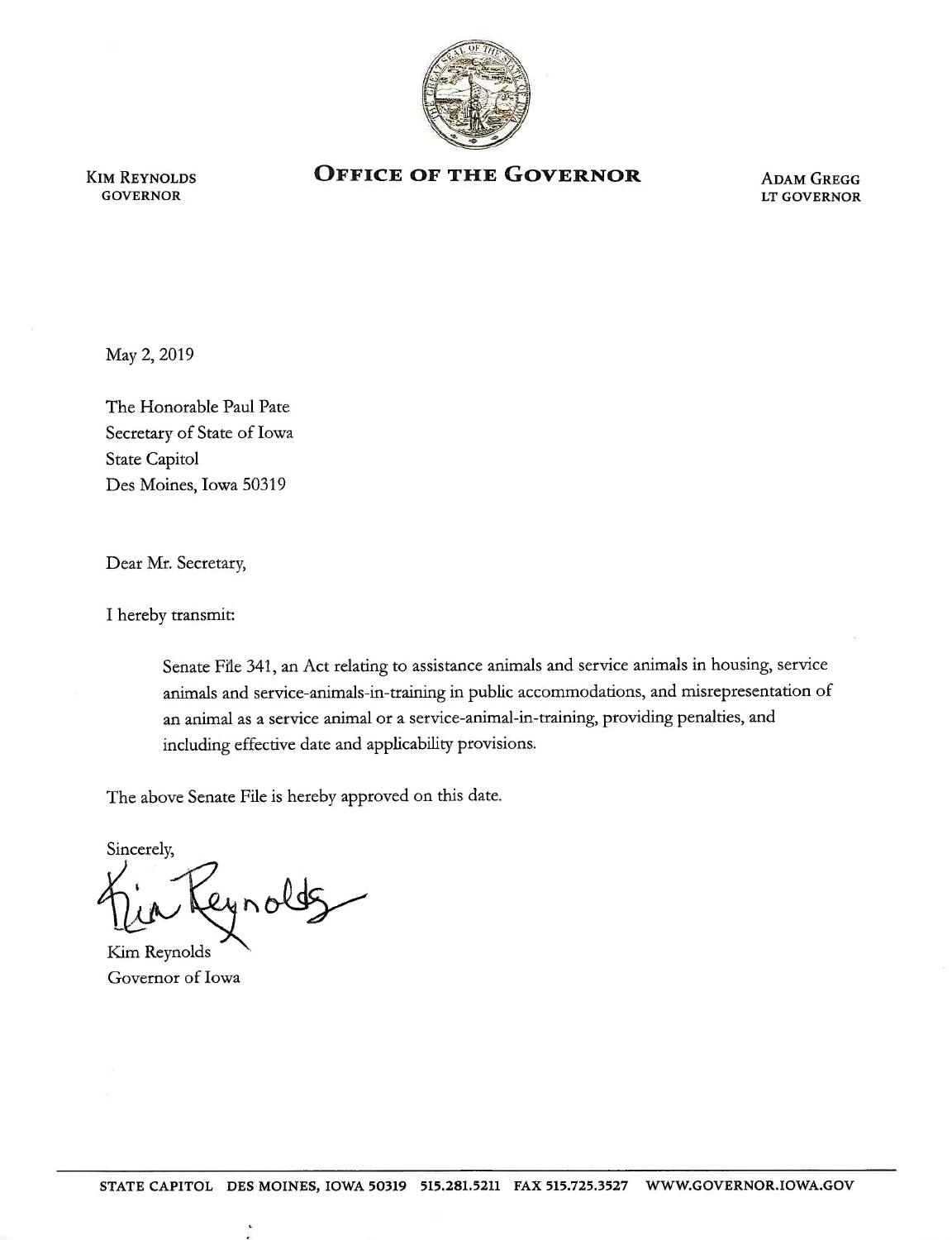

Senate File 341

## AN ACT

RELATING TO ASSISTANCE ANIMALS AND SERVICE ANIMALS IN HOUSING, SERVICE ANIMALS AND SERVICE-ANIMALS-IN-TRAINING IN PUBLIC ACCOMMODATIONS, AND MISREPRESENTATION OF AN ANIMAL AS A SERVICE ANIMAL OR A SERVICE-ANIMAL-IN-TRAINING, PROVIDING PENALTIES, AND INCLUDING EFFECTIVE DATE AND APPLICABILITY PROVISIONS.

BE IT ENACTED BY THE GENERAL ASSEMBLY OF THE STATE OF IOWA:

Section 1. Section 216.2, subsection 15, Code 2019, is amended to read as follows:

15. "Unfair practice" or "discriminatory practice" means those practices specified as unfair or discriminatory in sections 216.6, 216.6A, 216.7, 216.8, 216.SA, 216.SB, 216.9, 216.10, 216.11, and 216.llA.

Sec. 2. NEW SECTION. 216.BB Assistance animals and service animals in housing - penalty.

1. For purposes of this section, unless the context otherwise requires:

a. "Assistance animal" means an animal that qualifies as a reasonable accommodation under the federal Fair Housing Act, 42 u.s.c. §3601 et seq., as amended, or section 504 of the federal Rehabilitation Act of 1973, 29 u.s.c. §794, as amended.

b. "Service animal" means a dog or miniature horse as set forth in the implementing regulations of Tit. II and Tit. III of the federal Americans with Disabilities Act of 1990, 42 u.s.c. §12101 et seq.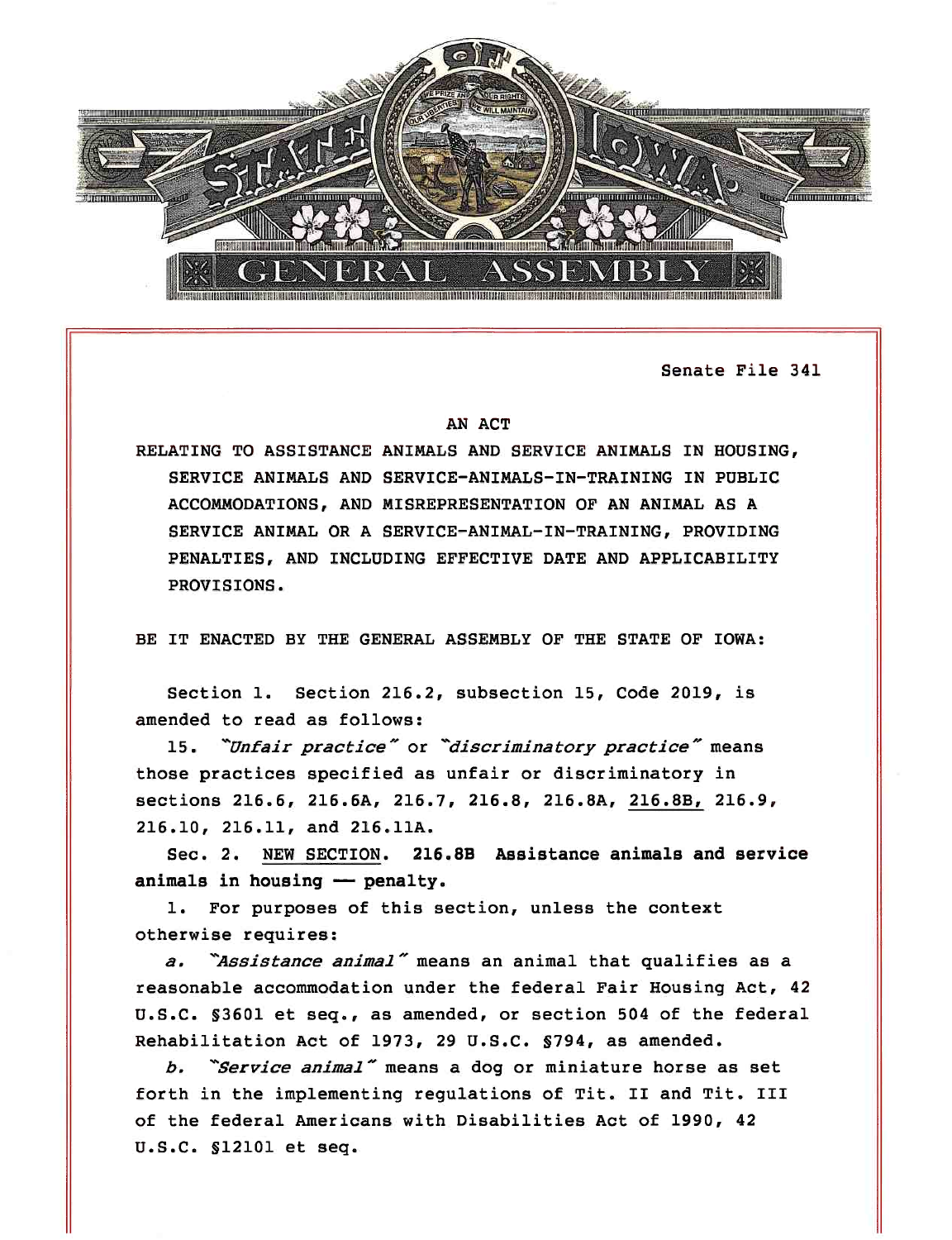2. A landlord shall waive lease restrictions and additional payments normally required for pets on the keeping of animals for the assistance animal or service animal of a person with a disability.

3. A renter *is* liable for damage done to any dwelling by an assistance animal or service animal.

4. A person who knowingly denies or interferes with the right of a person with a disability under this section *is,* upon conviction, guilty of a simple misdemeanor.

Sec. 3. NEW SECTION. 216.SC Finding of disability and need for an assistance animal or service animal in housing.

1. A licensee under chapter 148, 148C, 152, 154B, 154C, or 1540 whose assistance is requested by a patient or client seeking a finding that an assistance animal or service animal as defined in section 216.8B, subsection 1, is a reasonable accommodation in housing shall make a written finding regarding whether the patient or client has a disability and, if a disability is found, a separate written finding regarding whether the need for an assistance animal or service animal *is*  related to the disability.

2. A licensee under chapter 148, 148C, 152, 154B, 154C, or 1540 shall not make a finding under subsection 1 unless all of the following circumstances are present:

*a.* The licensee has met with the patient or client in person or by telemedicine.

*b.* The licensee is sufficiently familiar with the patient or client and the disability.

*c.* The licensee is legally and professionally qualified to make the finding.

3. The commission, *in* consultation with the consumer protection division of the office of the attorney general, shall adopt rules regarding the making of a written finding by licensees under this section. The rules shall include a form for licensees to document the licensees' written finding . The form shall recite this section's requirements and comply with the federal Fair Housing Act, 42 u.s.c. §3601 et seq., as amended, and section 504 of the federal Rehabilitation Act of 1973, 29 u.s.c. §794, as amended. The form must contain only two questions regarding the qualifications of the patient or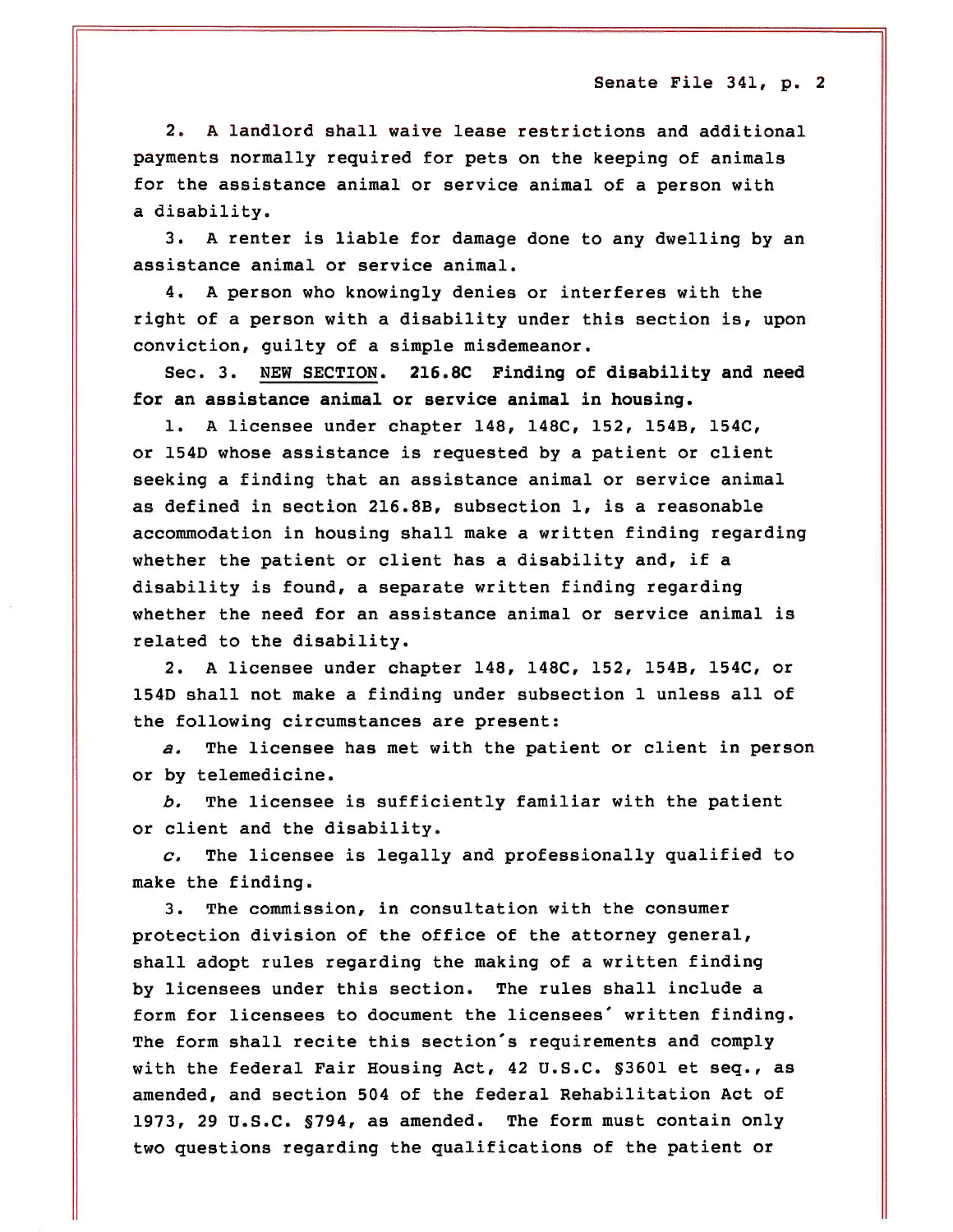client, which shall be whether <sup>a</sup>person has a disability and whether the need for an assistance animal or service animal is related to the disability. The form must indicate that the responses must be limited to "yes" or "no". The form must not allow for additional detail.

4. A person who, in the course of employment, is asked to make a finding of disability and disability-related need for an assistance animal or service animal shall utilize the form created by the commission to document the person's written finding.

5. A landlord may deny a request for an exception to <sup>a</sup> pet policy if <sup>a</sup>person, who does not have a readily apparent disability, or a disability known to the landlord, fails to provide documentation indicating that the person has <sup>a</sup> disability and the person has a disability-related need for an assistance animal or service animal.

6. This section does not limit the means by which a person with a disability may demonstrate, pursuant to state or federal law, that the person has a disability or that the person has <sup>a</sup>disability-related need for an assistance animal or service animal.

Sec. 4. NEW SECTION. 216C.1A Definitions.

For purposes of this chapter, unless the context otherwise requires:

1. "Disability" means the physical or mental condition of <sup>a</sup>person which constitutes a substantial disability, and the condition of <sup>a</sup>person with <sup>a</sup>positive human immunodeficiency virus test result, a diagnosis of acquired immune deficiency syndrome, a diagnosis of acquired immune deficiency syndrome-related complex, or any other condition related to acquired immune deficiency syndrome. The inclusion of <sup>a</sup> condition related to <sup>a</sup>positive human immunodeficiency virus test result in the meaning of "disability" under the provisions of this chapter does not preclude the application of the provisions of this chapter to conditions resulting from other contagious or infectious diseases.

2. "Service animal" means a dog or miniature horse as set forth in the implementing regulations of Tit. II and Tit. III of the federal Americans with Disabilities Act of 1990, 42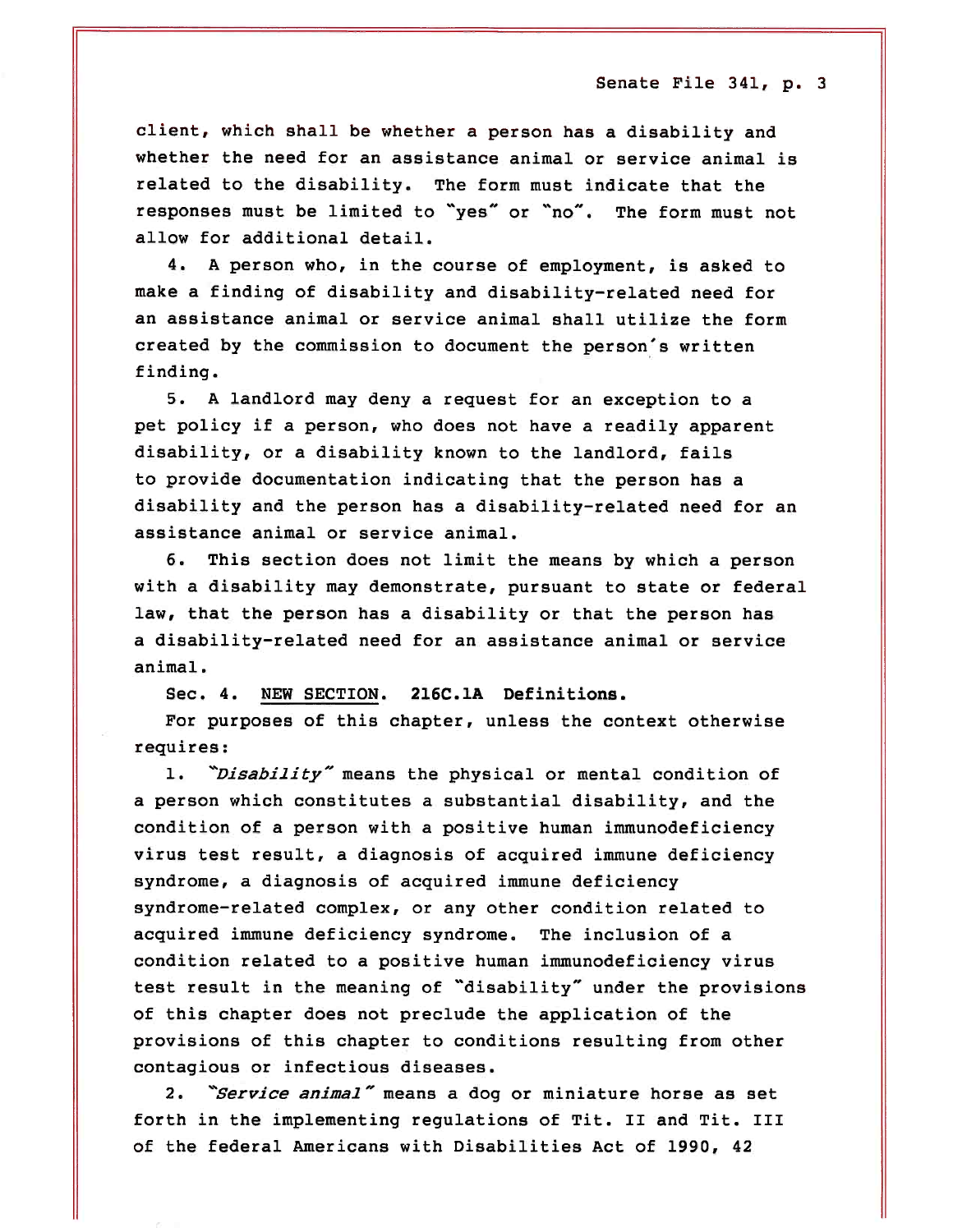u.s.c. §12101 et seq .

3. "Service-animal-in-training" means a dog or miniature horse that is undergoing a course of development and training to do work or perform tasks for the benefit of an individual that directly relate to the disability of the individual.

Sec. 5. Section 216C.ll, Code 2019, is amended to read as follows:

216C.ll Serviee dogs and assietive animals Service animals and service-animals-in-training - penalty.

1. For purposes of this section, "service dog" means a dog specially trained to assist a person with a disability, whether described as a service dog, a support dog, an independence dog, or otherwise. *"Assistive animal"* means a simian or other animal specially trained or in the process of being trained to assist a person with a disability.

 $2 - 1$ . A person with a disability, a person assisting a person with a disability by controlling a service dog or an assistive animal or a service-animal-in-training, or a person training a service dog or an assistive animal has the right to be accompanied by a service dog or an assistive animal or service-animal-in-training, under control, in any of the places listed in sections 216C.3 and 216C.4 without being required to make additional payment for the service dog or assistive animal or service-animal-in-training. A landlord shall waive lease restrictions on the keeping of animals for the service dog or assistive animal of a person with a disability. The person is liable for damage done to any premises or facility by a service dog or assistive animal or a service-animal-in-training.

3. 2. A person who knowingly denies or interferes with the right of a person under this section is, upon conviction, guilty of a simple misdemeanor.

3. *a.* A person who intentionally misrepresents an animal as a service animal or a service-animal-in-training is, upon conviction, guilty of a simple misdemeanor.

*b.* A person commits the offense of intentional misrepresentation of an animal as a service animal or a service-animal-in-training if all of the following elements are established:

(1) For the purpose of obtaining any of the rights or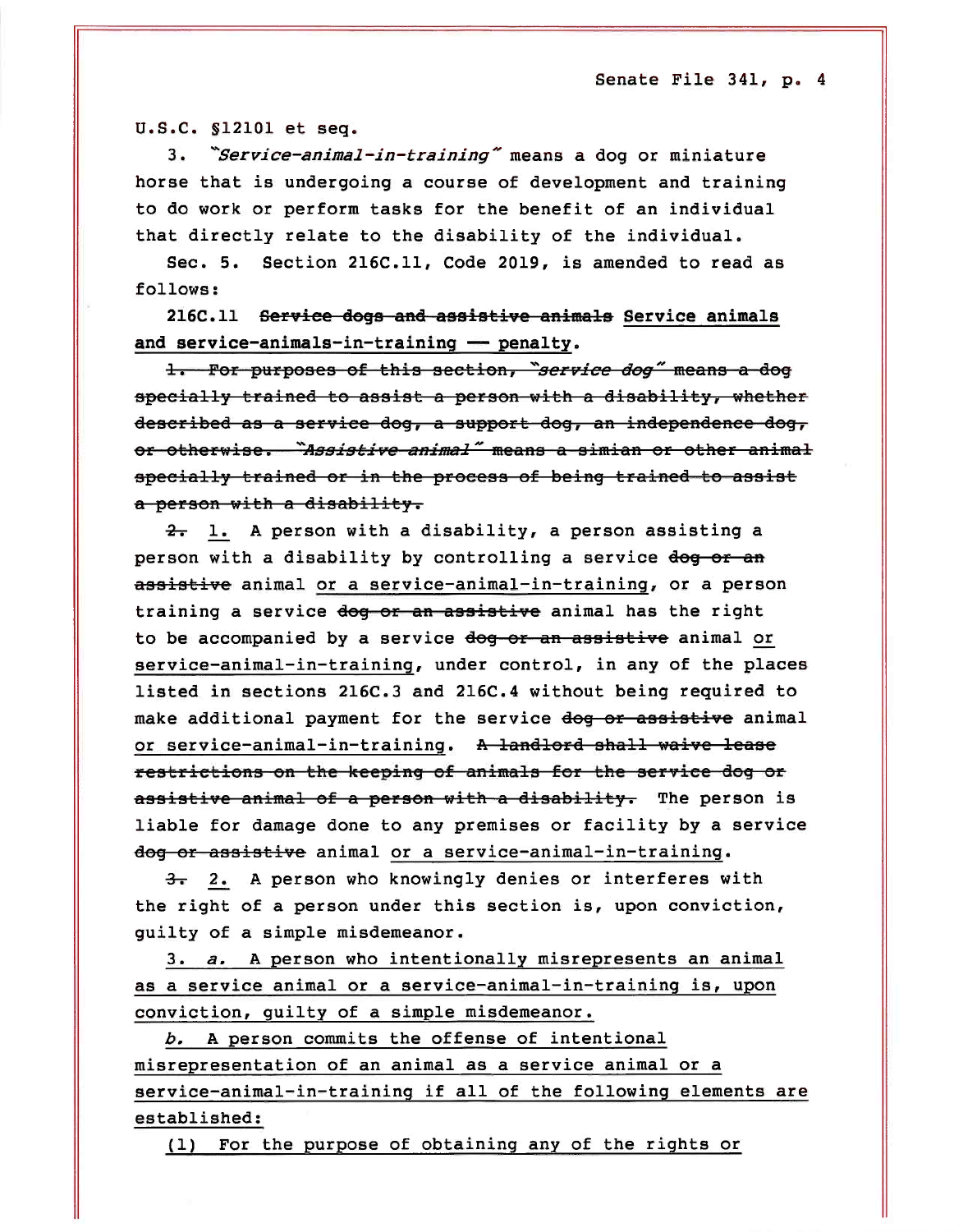privileges set forth in state or federal law, the person intentionally misrepresents an animal *in* one's possession as one's service animal or service-animal-in-training or <sup>a</sup>person with a disability's service animal or service-animal-in-training whom the person *is* assisting by controlling.

(2) The person was previously given a written or verbal warning regarding the fact that it *is* illegal to intentionally misrepresent an animal as a service animal or a service-animal-in-training.

(3) The person knows that the animal *in* question *is* not <sup>a</sup> service animal or a service-animal-in-training.

Sec. 6. NEW SECTION. 216C.12 Immunity from liability for injury or damage caused by service animals and service-animals-in-training.

1. For purposes of this section, unless the context otherwise requires:

a. "Owner" means the owner of real property, a contract for deed vendee, receiver, personal representative, trustee , lessor, lessee, agent, or other person directly or indirectly in control of the real property.

*b. -Real property-* includes any physical location or portion of real property that federal or state law or local ordinance requires to be accessible to <sup>a</sup>person with a disability who is using a service animal or a service-animal-in-training, <sup>a</sup> person assisting a person with a disability by controlling a service animal or a service-animal-in-training, or a person training a service animal.

2. An owner is not liable for any injury or damage caused by <sup>a</sup>service animal or service-animal-in-training if all of the following criteria are met:

*a.* The owner believes in good faith that the animal *is* <sup>a</sup> service animal or a service-animal-in-training and the person using the animal is a person with a disability, a person assisting <sup>a</sup>person with a disability by controlling a service animal or a service-animal-in-training, or a person training a service-animal-in-training.

*b.* The injury or damage is not caused by the owner's negligence, recklessness, or willful misconduct.